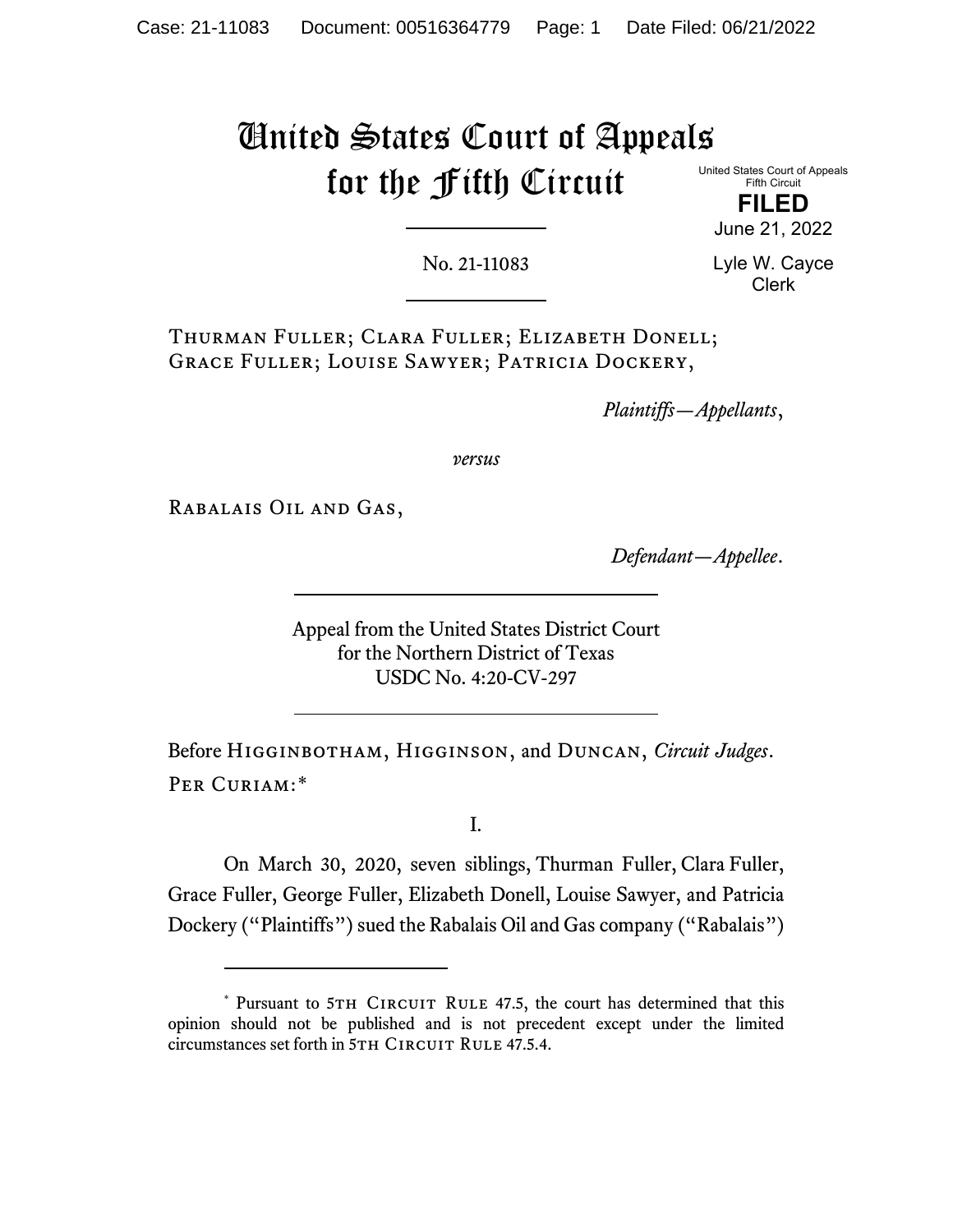## No. 21-11083

for unpaid royalties arising from alleged drilling by Rabalais in Columbia County, Arkansas. Plaintiffs "recently discovered that they are heirs to a tract of land on the Grayson Smackover Lime Unit in Columbia County, Arkansas." Plaintiffs assert that Rabalais has "extracted minerals [from the tract of land in question] but did not pay any royalties to the Plaintiffs." As the Magistrate Judge in this matter observed, "[t]his case represents another chapter in a saga of lawsuits Plaintiffs have brought against several defendants for the same allegation." ROA.11. *See also Fuller v. Hibernia Oil*, No. H-19-1670, 2021 WL 2559455 (S.D. Tex. May 19, 2021); *Fuller v. Atl. Expl.*, No. 1:20-cv-01019, 2021 WL 1732505 (W.D. Ark. May 3, 2021); *Fuller v. Petro-Chem Op. Co.*, No. 5:20-cv-00185, 2020 WL 5539796 (W.D. La. Aug 4, 2020); *Fuller v. Lion Oil Trading & Transp.*, LLC, 1:19-cv-1020, 2020 WL 3057392 (W.D. Ark. June 9, 2020), aff'd 848 F. App'x 223 (8th Cir. 2021). Each of Plaintiffs' prior suits was dismissed. *Id.* 

In the present matter, Rabalais filed a motion for summary judgement on July 23, 2021, in which they alleged: (1) the company has never extracted minerals from Plaintiffs' tract of land and, as such, does not have earnings from which they could pay royalties to Plaintiffs; and (2) Plaintiffs conveyed their royalty interest to a third party and, therefore, have no entitlement to royalties regardless of Rabalais' extraction activities – or lack thereof. A magistrate judge recommended the district court grant Rabalais' summary judgment motion, in light of evidence that decisively established Rabalais lacked any connection to the tract of land in question. The district court accepted the magistrate judge's report and recommendation and granted the motion for summary judgement. Plaintiffs timely appealed.

## II.

This Court "review[s] dispositive motions such as dismissals and summary judgments de novo." *GWTP Invs., L.P. v. SES Americom, Inc.*, 497